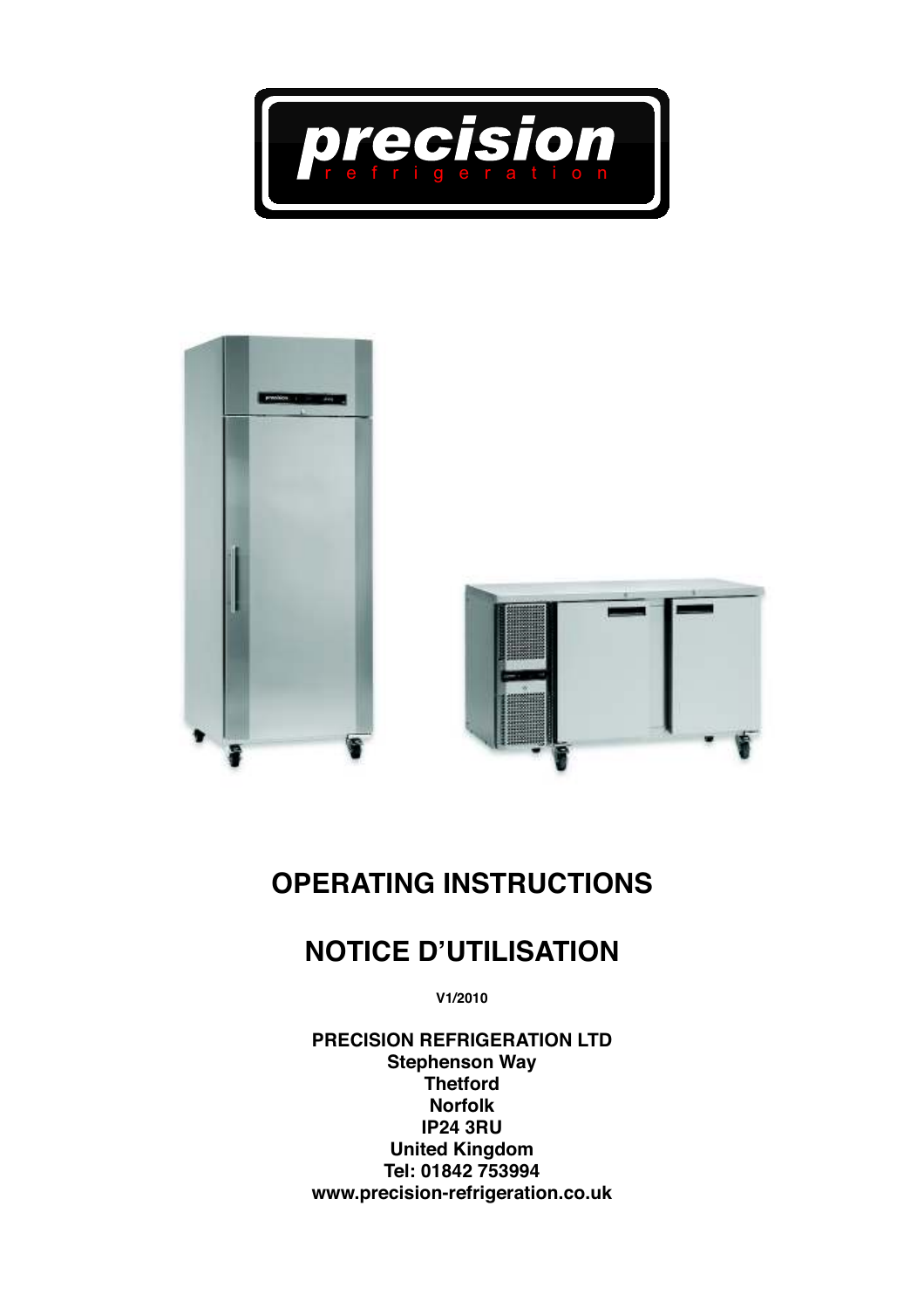#### **General Hazards**

All moving parts of the refrigerator are suitably guarded and the moving parts can only be accessed by using tools which should only be attempted by a qualified person. Please make sure that any old or redundant refrigeration is disposed of safely respecting all applicable laws.

#### **Electrical Connection**

This product is supplied with a moulded 13 Amp plug which needs a suitable socket. This cabinet should not be used outside and should be used in a dry environment.The plug needs to be accessible once the equipment is placed in its final position. Should the plug need changing, this must be done by a qualified person.



#### **Unpacking**

Leave all packaging in place until refrigerator is in its final position to avoid damage.When the cabinet is in its final position, carefully remove all packaging and check for damage. Any damage should be reported immediately to your dealer. All packaging should be carefully disposed of and recycled where possible.

#### **Installation**

The cabinet is very easy to move around as most precision products are supplied on castors. If for any reason the cabinet has to be laid down, it should always be laid on its back and not its side or front to avoid damage. When lowering or raising the cabinet extreme care should be taken as the casters can run away whilst lifting or lowering. A person should always be standing at the base of the cabinet whilst it is being lowered or raised. Cabinet should not be plugged in for at least 1 hour if it has been laid down or tipped during installation.

This product must be placed on a level floor to ensure the automatic door closing and correct draining of condensate. This is especially important with freezers.

#### **Ventilation**

Refrigeration equipment generates a lot of heat. A 2 door freezer cabinet for example gives off the same heat as a 3kW electric heater. Therefore, it is very important that the cabinet must be installed with sufficient space around it for ventilation and for maintenance access. Ventilation grills must not be blocked, or even partially blocked as this could affect the cabinet's performance and life span.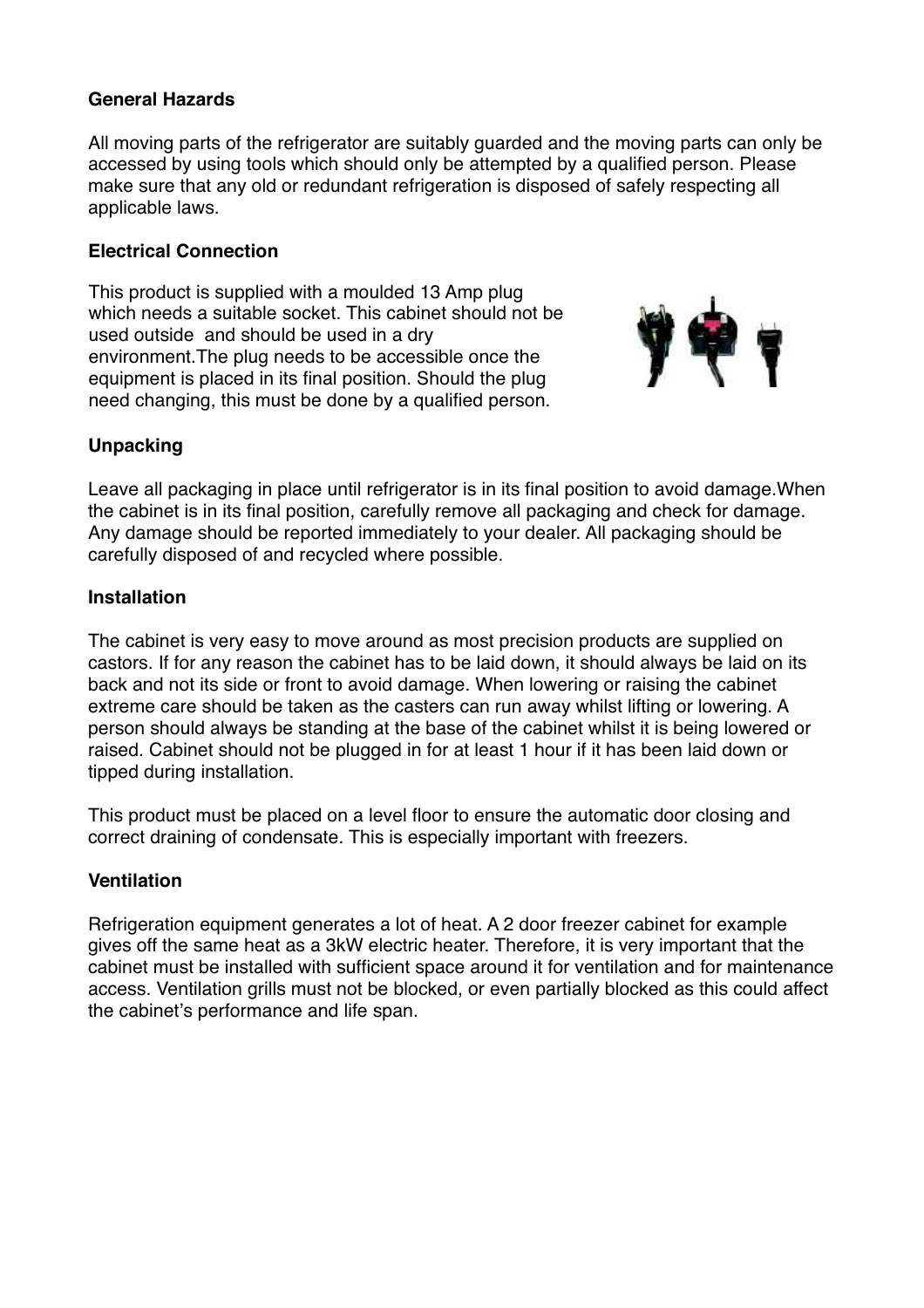#### **Shelves / Pans / Slides**

Cut the nylon ties holding the shelves in position for transportation. Fit the shelves in the correct position to suit the user.

#### **Castors / Adjustable Legs / Levelling Feet**

Lock the two front castors once the cabinet is in its final position by pressing down the metal bar with your foot. This will stop the cabinet from moving when the door is opened and closed. The level on models fitted with castors can't be adjusted so a level floor should be provided. Models fitted with adjustable legs or levelling feet can be levelled by screwing the legs/feet in or out to the desired height.

#### **Initial Start Up**

Plug the 13A moulded plug into a suitable socket. If necessary, push the  $\circlearrowright$  button on the controller to start the unit. The cabinet air temperature will be displayed once the unit is running. To turn off the unit when running, press and hold the  $\bigcirc$  button for 3 seconds.

#### **Checks**

After initial start up, the cabinet should start to pull down to the preset temperature, check that the temperature is reducing and listen inside and outside the cabinet to make sure the fans are turning freely to check there has been no movement in shipping. If time permits, stay with the cabinet until the preset temperature is reached and the condensing unit cuts out. The preset temperature can be checked by pressing the  $\rm \Omega$  t , pressing the  $\mathfrak{U}$  button on the controller.

#### **Using Your New Piece Of Refrigeration Equipment**

The cabinet must reach its preset operating temperature before loading any produce. Please ensure that the produce is equally distributed throughout the cabinet and that air can circulate around and through the products stored. Also, all produce must be covered and raw and cooked foods must be stored separately according to all applicable health and hygiene regulations.





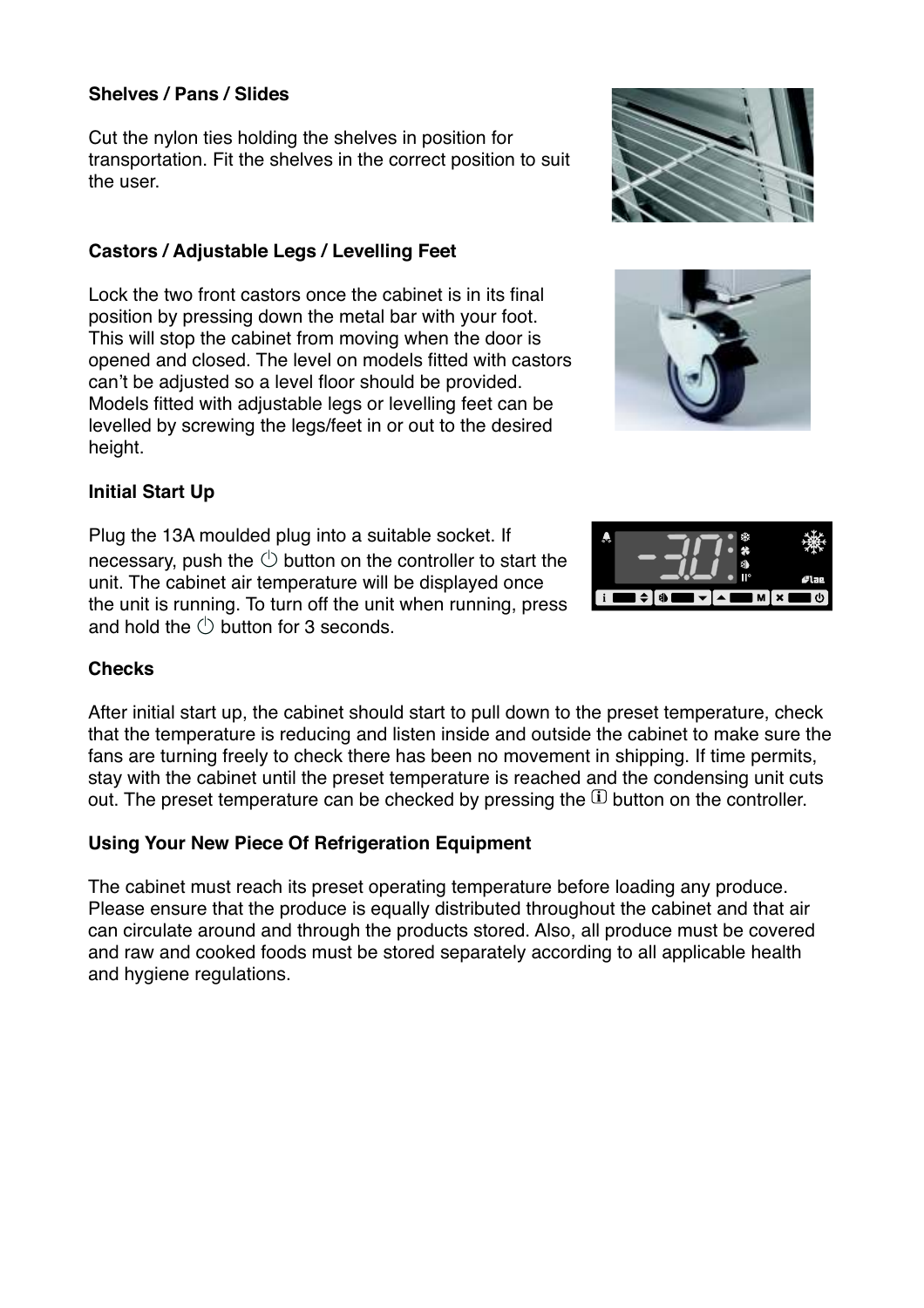## **Commissioning Instructions Refrigerators 1oC to 4oC**

#### **Temperature Setting**

Refrigerators are designed to operate between 1°C and 4<sup>o</sup>C depending on the model. The control is preset at the factory for this temperature and should require no readjustment. The temperature setting can be checked by pressing and holding the  $\mathbb D$  button. This setting can then procently also horizing the conditions by pressing the behanged to better meet site conditions by pressing the and  $\text{M}$  buttons. (Refrigerators have a maximum setting of 10 $\degree$ C and a minimum of 1 $\degree$ C.) The temperature set is the cut out (stopping) temperature, the cut in (starting) temperature is determined by the differential.



## Defrost

Normally the evaporator will defrost every off cycle but sometimes, normally due to heavy door usage and very high ambient, the off cycles are very short if at all. To allow for this the controller is preset to defrost the cabinet by stopping the condensing unit whilst leaving the evaporator fan running for 30 minutes every 8 hours. Therefore any frost which may have built up on the evaporator will be removed.

## **Commissioning Instructions Refrigerators -2oC to 4oC**

#### **Temperature Setting**

Precision's Gastronorm Cabinets and Counter Refrigerators are designed to operate between -2°C and 4°C. The control is preset at the factory for this temperature and should require no readjustment. The temperature setting can be checked by pressing and holding the  $\Omega$  button. This setting can then be changed to better meet site conditions by pressing the  $\overline{M}$  and  $\overline{M}$ buttons. (Refrigerators have a maximum setting of 10°C and a minimum of  $-2$ <sup>o</sup>C.) The temperature set is the cut out (stopping) temperature, the cut in (starting) temperature is determined by the differential.



#### **Defrost**

Defrost is automatic every 8 hours with the standard factory setting. The internal temperature may increase slightly during the defrost cycle but this will not affect the product stored inside.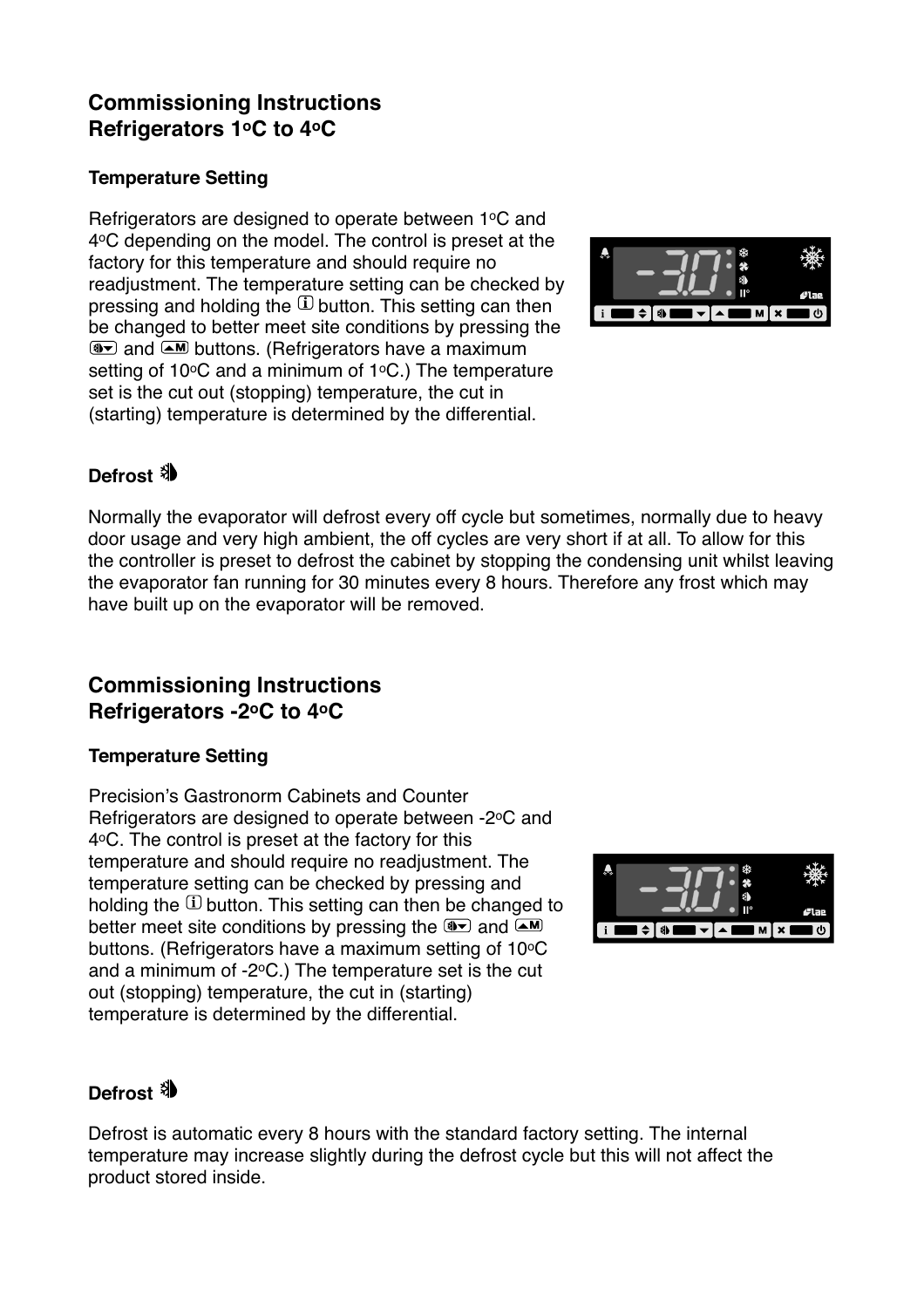## **Commissioning Instructions Freezers -18oC to -22oC**

#### **Temperature Setting**

Freezers are designed to operate between -18°C and -22<sup>o</sup>C. The control is preset at the factory for this temperature and should require no readjustment. The temperature setting can be checked by pressing and holding the  $\Omega$  button. This setting can then be changed to better meet site conditions by pressing  $\overline{M}$  and  $\overline{M}$ buttons. (Freezers have a maximum setting of -18°C and a minimum of -22<sup>o</sup>C.) The temperature set is the cut out (stopping) temperature, the cut in (starting) temperature is determined by the differential.



## **Defrost**

Defrost is automatic every 6 hours with the standard factory setting. The internal temperature may increase slightly during the defrost cycle but this will not affect the product stored inside.

#### **Maintenance**

The cabinet is fully automatic and apart from cleaning needs very little maintenance.

Interior and exterior should be cleaned with soap and water and no abrasives should be used as they will scratch and spoil the stainless steel finish. Interior shelving and racking can be removed on most models for easy cleaning. Counter drawer sets can be fully removed and the drawers can be washed in a dish washer if needed.

#### **Condenser Cleaning**

All the heat removed from the cabinet is discharged into the room via the condenser which is similar to a car radiator. This must be kept clean so that the air can pass through it to remove the heat, if it becomes choked with dust the unit will over heat and this can lead to a burnt out compressor. The condenser should be brushed with a soft brush to remove any dust deposited on the alloy fins. The frequency of this cleaning is determined by the amount of dust in the surrounding area but should be cleaned at least 4 times a year.

#### **Gasket Replacement**

Damaged gaskets can easily be replaced. Remove the old gasket by gently pulling it out of the gasket retainer and simply push in the new gasket leaving the corners to last.

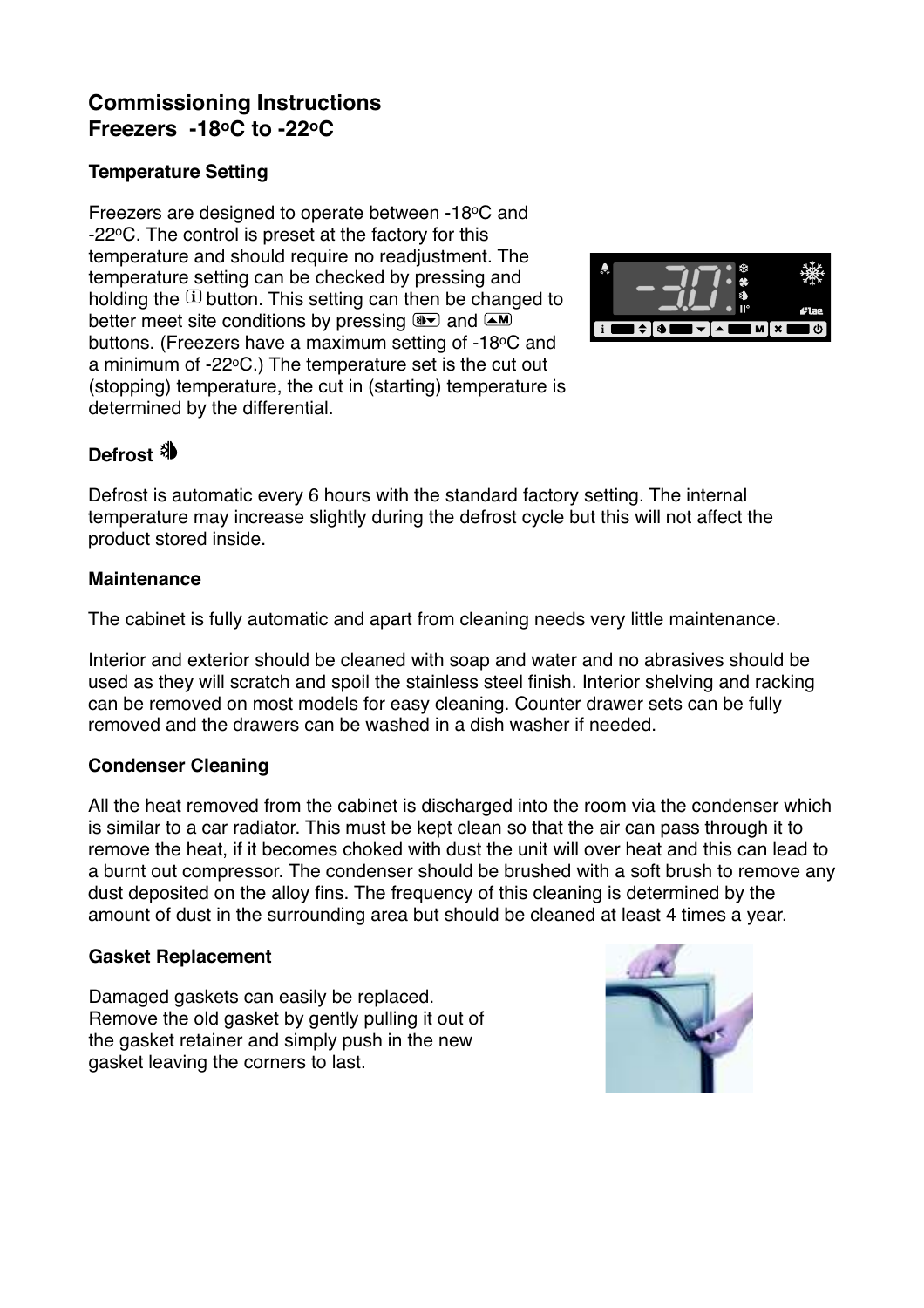## **Fault Finding**

Before looking any further, please check the power supply to the unit and controller temperature setting.

#### **Alarms**

The controller is equipped with internal visual and audio alarms:

| <b>Alarm</b><br><b>Displayed</b> | <b>Description</b>                  | <b>Action Required</b>           |
|----------------------------------|-------------------------------------|----------------------------------|
| do                               | Door Open Alarm                     | Close door                       |
| hc                               | Condenser High Temperature Alarm    | Check for blockage / clean       |
| hp                               | <b>High Temperature Safety Stat</b> | <b>Call Engineer</b>             |
| hi                               | High Temperature Alarm              | Press a button to cancel / check |
| Lo                               | Low Temperature Alarm               | Press a button to cancel / check |
| E1                               | Probe T1 Failure                    | <b>Call Engineer</b>             |
| E <sub>2</sub>                   | Probe T <sub>2</sub> Failure        | <b>Call Engineer</b>             |
| E <sub>3</sub>                   | Probe T <sub>3</sub> Failure        | <b>Call Engineer</b>             |

Press any button on the controller to silence an alarm. Verify that the \* indicator is lit. If lit, verify that the door is closed and the gasket is sealing correctly. Also, check that the condenser is not choked and that the condenser and evaporator fans are running. If the evaporator is iced up, press and hold the  $\mathbb N$  button to start a manual defrost cycle. If this doesn't solve the problem, please call a qualified technician.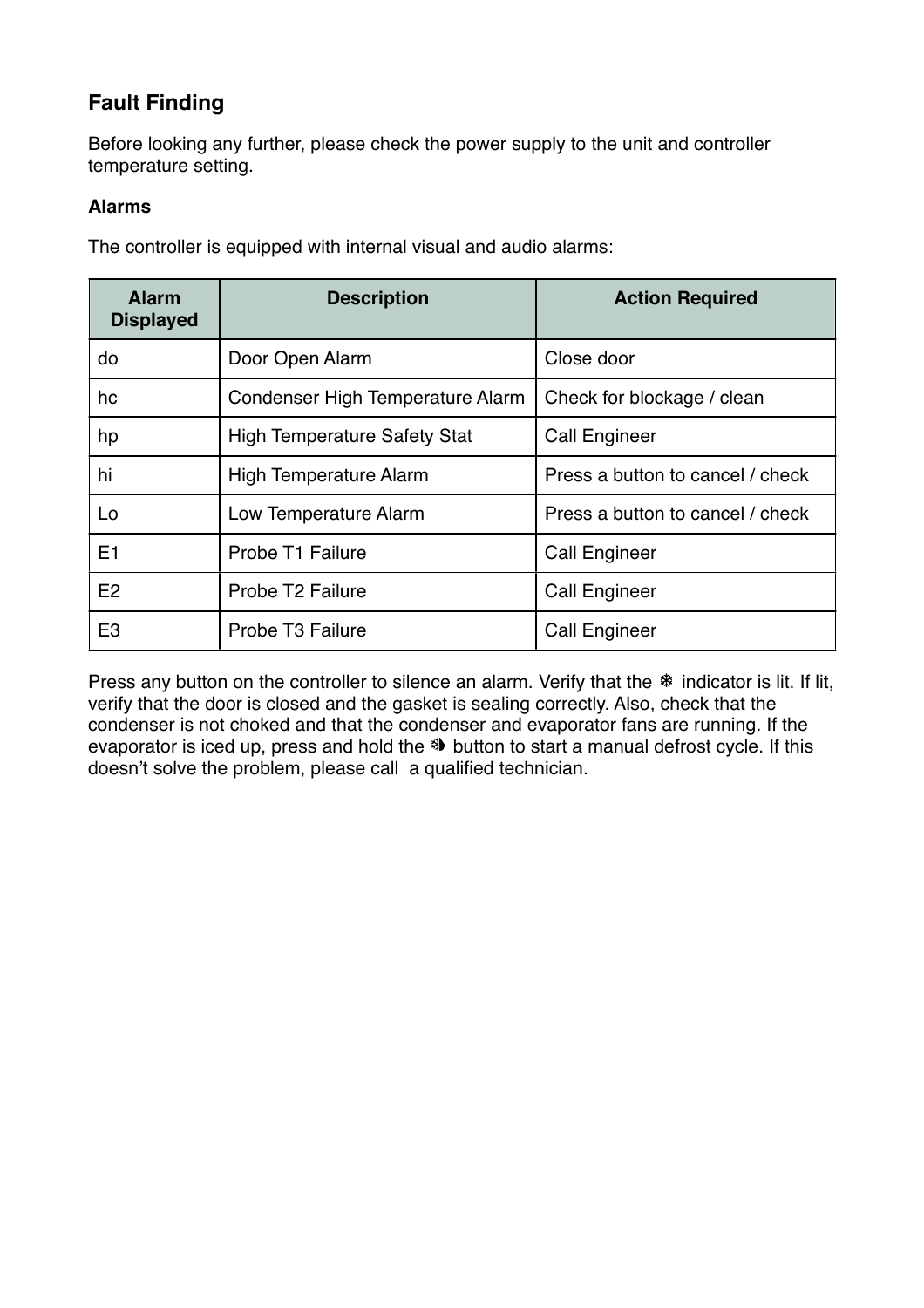#### **Attention**

Toutes réparation ou intervention effectuée sur cet appareil doit être réalisée par un spécialiste. S'assurer que toute armoire frigorifique usagée, ou tout équipement frigorifique usagé, soit mis au rebut en toute sécurité et dans le respect des lois en vigueurs.

#### **Raccordement sur Secteur**

Cet appareil est fourni avec une prise électrique surmoulée qui doit être raccordée au secteur et à la terre. L'appareil n'est pas conçu pour une installation extérieure et doit être utilisé dans un environnement sec. La prise doit être accessible quand l'appareil se trouve à son emplacement final. Si la prise nécessite d'être changée, le changement doit être effectué par une personne qualifiée.



#### **Déballage**

Laissez l'emballage sur l'appareil jusqu'à la mise en place finale de l'appareil afin d'éviter tout dommage. Déballer l'appareil et ses accessoires avec précaution et signaler immédiatement tout dommage constaté au vendeur. Les emballages doivent être mis au rebut dans le respect des lois en vigueurs.

#### **Mise en Place**

Cet appareil est très facile à déplacer - les plupart des produits Precision sont fourni sur roulettes. Si l'appareil doit être couché, il faut toujours le coucher sur le dos enfin d'éviter tout dommage. Faire très attention à ce que l'appareil ne roule pas en descente ou en montée. Il faut toujours un minimum de deux personnes pour coucher ou incliner cet appareil. Ne pas mettre l'appareil en marche immédiatement après l'avoir couché ou incliné. S'assurer que l'appareil a été remis à la verticale au moins une heure avant le démarrage.

L'appareil doit être posé de niveau, de façon à assurer le bon fonctionnement du système de fermeture automatique de la porte et d'écoulement des eaux de dégivrage. Ceci est particulièrement important pour les congélateurs.

#### **Ventilation du Local**

Il est très important de s'assurer que l'appareil soit installé dans un local suffisamment ventilé. L'équipement frigorifique dégage une chaleur importante. Un congélateur deux portes peut dégager la même chaleur qu'un chauffage électrique de 3kW. De même, l'appareil doit être installé avec suffisamment d'espace de façon à assurer une bonne ventilation et un accès technique. Les grilles de ventilation ne doivent pas être obstruées par des cartons empilés au dessus ou devant le système frigorifique car cela peut affecter le bon fonctionnement de l'appareil.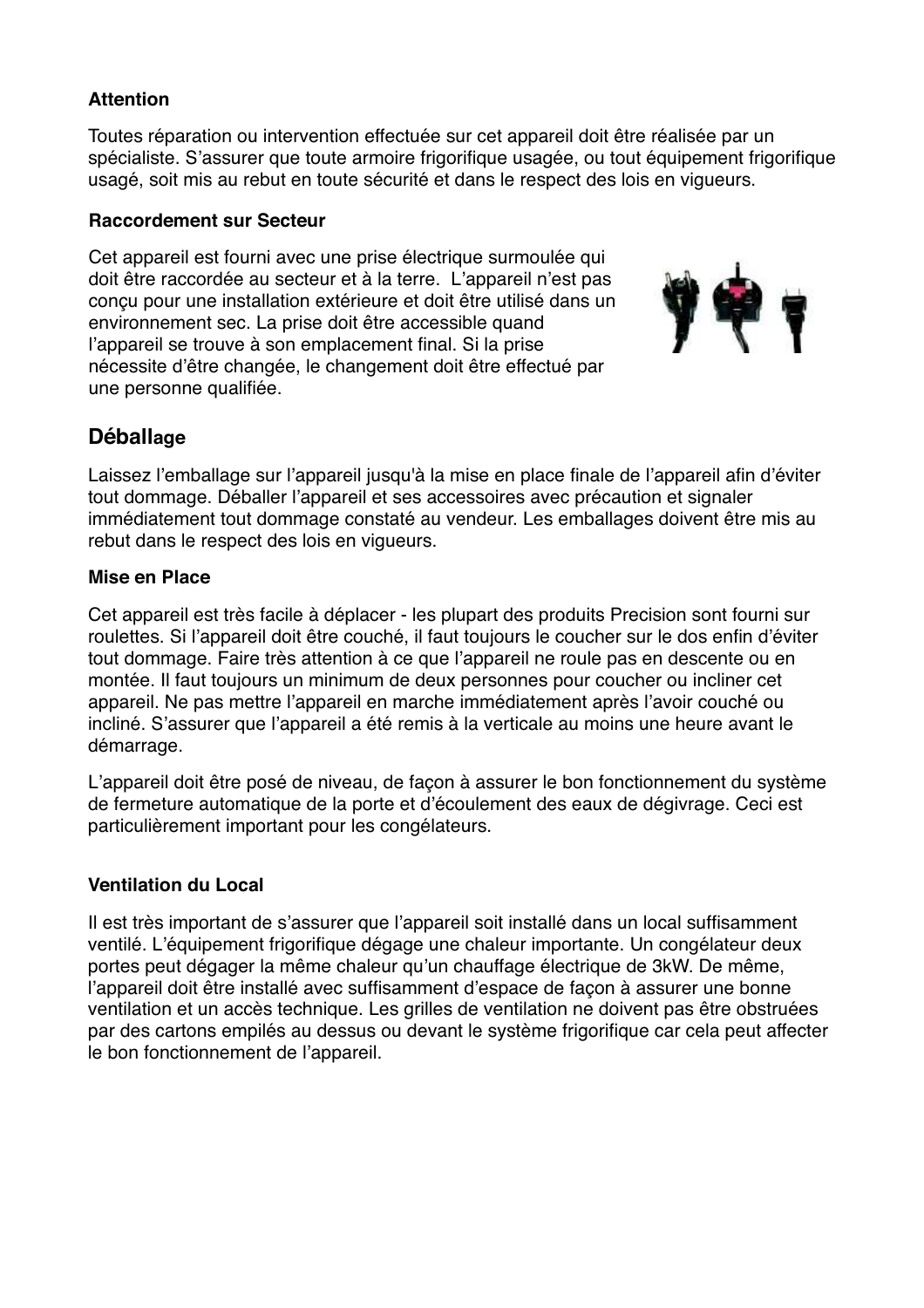#### **Clayettes/Bacs/Glissières**

Couper les attaches plastiques qui maintiennent les clayettes et glissières en place pendant le transport. Installer ensuite les clayettes en fonction des besoins d'utilisation.

#### **Roulettes / Pieds**

Une fois que l'appareil est mis en place, mettez les freins sur les deux roulettes avant afin d'éviter que l'appareil ne bouge à l'ouverture et fermeture de porte. L'aplomb des modèles sur pieds peut être ajusté en vissant ou dévissant la parti inférieure des pieds. Les armoires sur roulettes, non réglables, doivent quant à eu être installés sur un sol de niveau.

#### **Branchement Initial**

Raccorder l'appareil au secteur. Si nécessaire, appuyer sur le bouton  $\circlearrowright$  pour mettre l'appareil en route. Le régulateur affichera la température intérieure de l'appareil après quelques secondes. Pour éteindre l'appareil, appuyer sur le bouton  $\bigcirc$  durant 3 secondes pendant que l'appareil fonctionne.

#### **Vérifications**

L'appareil doit atteindre sa température de fonctionnement. Vérifier que la température baisse et que tous les ventilateurs tournent sans obstruction. Si possible, rester à proximité de l'appareil jusqu'à ce que la température de fonctionnement soit atteinte et que le compresseur commence ses cycles.

#### **Utilisations de Votre Appareil**

L'appareil doit atteindre sa température de fonctionnement avant d'être chargé. S'assurer de la bonne répartition du poids sur les grilles ainsi que de la bonne circulation d'air autour des aliments. S'assurer également que les aliments soient couverts et séparés dans le respect des législations en vigueurs.





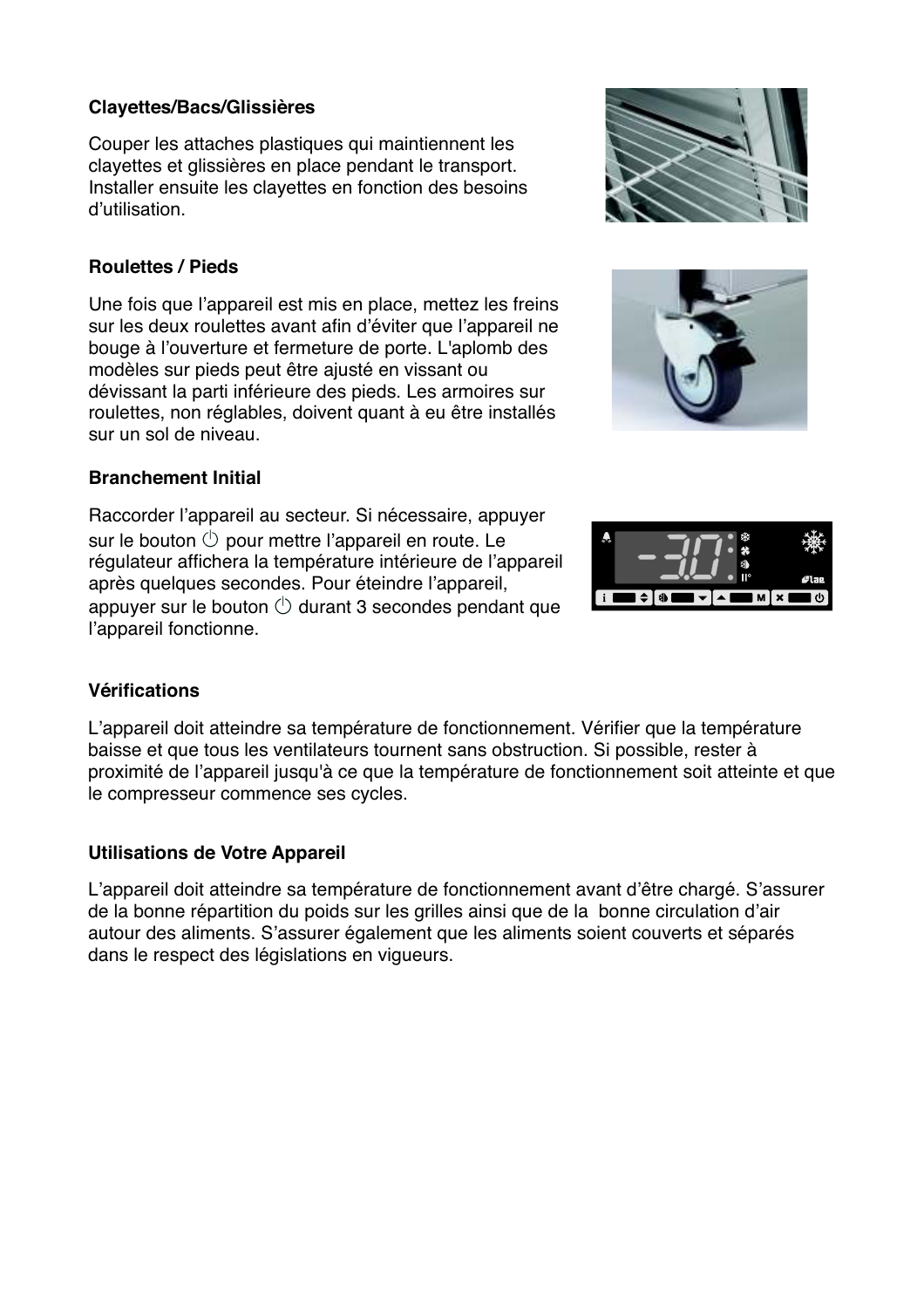## **Réfrigérateurs 1°C a 4°C**

#### **Réglages de la température**

Les réfrigérateurs sont conçus pour fonctionner entre 1°C et 4°C selon le modèle. Les appareils sont préréglés dans notre usine, mais il sera peut être nécessaire de régler à nouveau la température si les conditions d'utilisation sur site ne sont pas comparables à celles de l'usine. Le thermostat est intégré dans le régulateur. Appuyer et maintenir le bouton  $\mathbf D$  et utiliser les boutons  $\mathbf P$  et  $\mathbf \Delta M$ mante de data to be displayed to be designed.<br>Pour régler la température désirée. (Les paramètres sont fixés entre 1°C et 10°C sur les Réfrigérateurs.) Ensuite lâcher le bouton  $\mathbf \Omega$  pour enregistrer et l'afficheur indiquera select to be die the peak of the displayed of the annual transmission of the displayed of the transmission of the transmission of the state of the state of the state of the state of the state of the state of the state of t



## Dégivrage<sup>3</sup>

Le dégivrage « arrêt cycle » fonctionne sur les réfrigérateurs mais parfois, si la température ambiante est très importante, les « arrêts cycles » seront très courts. Pour éviter les prises en glace, le régulateur est programmé de façon à arrêter le compresseur en laissant les ventilateurs en route pendant 30 minutes toute les 8 heures. La température intérieure durant un dégivrage est susceptible d'augmenter légèrement, sans altérer pour autant la marchandise stockée.

## **Réfrigérateurs -2°C a 4°C**

#### **Réglages de la température**

Les réfrigérateurs sont conçus de façon à fonctionner entre -2°C et 4°C. Les appareils sont préréglés dans notre usine, mais il sera peut être nécessaire de régler la température si les conditions d'utilisation sur le site ne sont pas comparables à celles de l'usine. Le thermostat est intégré dans le régulateur. Appuyer et maintenir le bouton <sup>①</sup> et utiliser les boutons <u>®▼</u> et — pour régler la select the data to be displayed. température désirée. (Les paramètres sont fixés entre -2°C et 10°C sur les armoires a viandes.) Ensuite lâcher le bouton  $\mathbf \Omega$  pour enregistrer et l'afficheur indiquera la select the data to be displayed. température de fonctionnement actuelle.

# $\blacksquare$  M  $\blacksquare$ ∎≐Is⊾

## **Dégivrage**

Le dégivrage automatique se met en marche sur les armoires a viandes toutes les 8 heures avec le préréglage de l'usine. La température intérieure durant un dégivrage est susceptible d'augmenter légèrement, sans altérer pour autant la marchandise stockée.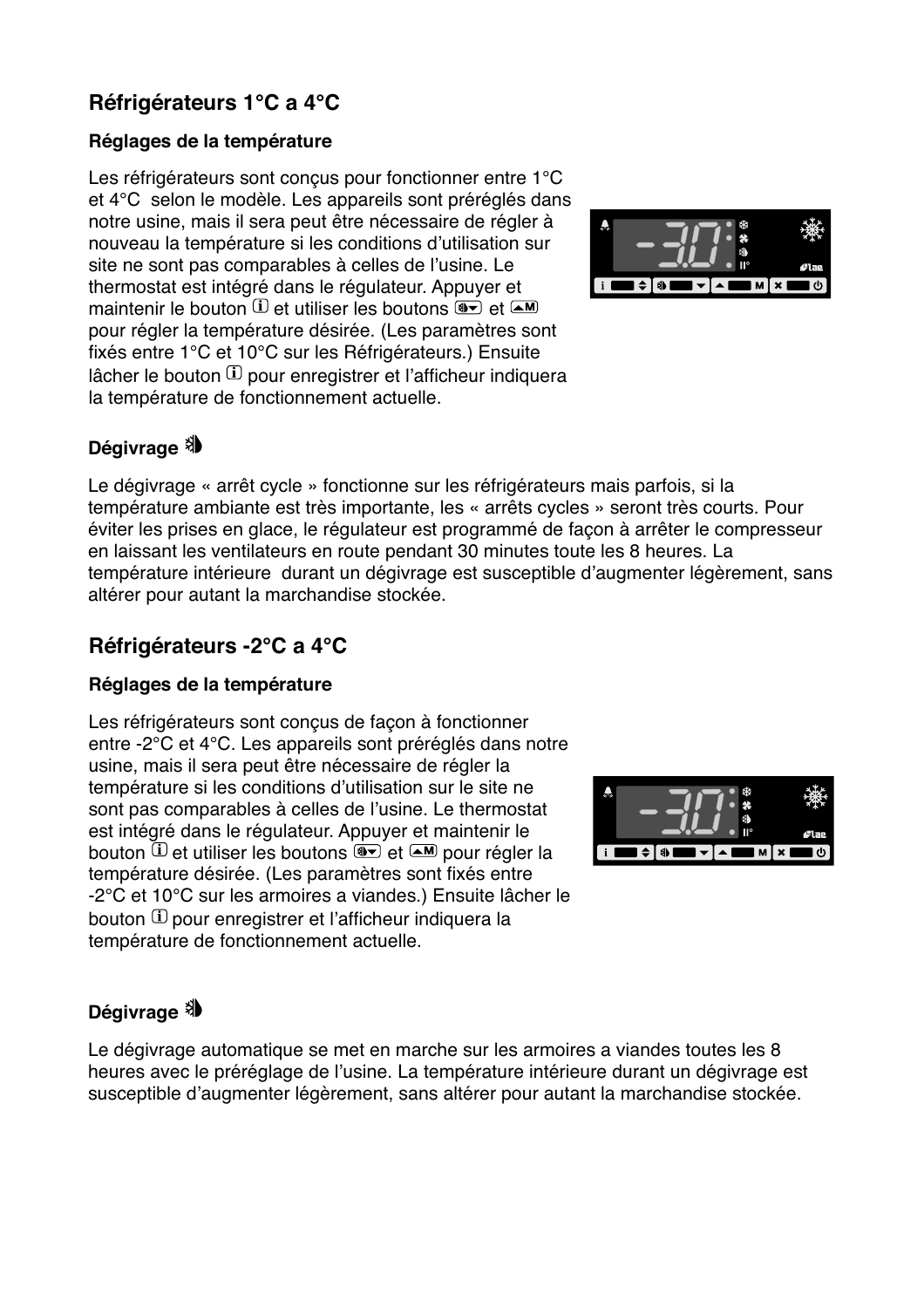## **Congélateurs -18°C a -22°C**

#### **Réglages de la température**

Les congélateurs sont conçus de façon à fonctionner entre -18°C et -22°C. Les appareils sont préréglés dans notre usine, mais il sera peut être nécessaire de régler la température si les conditions d'utilisation sur le site ne sont pas comparables à celles de l'usine. Le thermostat est intégré dans le régulateur. Appuyer et maintenir le bouton  $\textcircled{\textsc{i}}$  et utiliser les boutons et pour régler la select the data to be displayed. température désirée. (Les paramètres sont fixés entre -18°C et -22°C sur les congélateurs.) Ensuite lâcher le **Access to menu and information displayed.** bouton  $\mathbf \Omega$  pour enregistrer et l'afficheur indiquera la select the data to be displayed. température de fonctionnement actuelle.



#### Dégivrage<sup>3</sup>

Le dégivrage automatique se met en marche sur les congélateurs toutes les 6 heures avec le préréglage de l'usine. La température intérieure durant un dégivrage est susceptible d'augmenter légèrement, sans altérer pour autant la marchandise stockée.

#### **Maintenance Périodique**

L'appareil est complètement automatique et, sauf nettoyage, demande peu de maintenance. Intérieur et extérieur doivent être nettoyés avec une éponge et de l'eau savonneuse. Toujours respecter le sens du grain de l'inox. Ne jamais utiliser de matériaux abrasifs ou de produits chimiques. Les crémaillères peuvent être démontées facilement pour faciliter le nettoyage.

#### **Nettoyage du Condenseur**

La chaleur émanant de l'appareil est dégagée par le condenseur (tel un radiateur de voiture). Le condenseur nécessite un nettoyage régulier, environ 4 fois par an, afin d'assurer le bon fonctionnement de l'appareil. Si le condenseur est bloqué par des saletés, l'air ne passe plus et le système frigorifique surchauffe, ce qui peut facilement entraîner la détérioration du compresseur. Le condenseur doit être nettoyé en brossant verticalement les ailettes, avec une brosse légère, et en prenant garde de ne pas les endommager.

#### **Changement de joint de porte**

Le joint est facilement interchangeable. Tirer simplement l'ancien joint hors de la gorge. Clipser le nouveau joint à partir du centre en suivant la gorge au long du joint, continue sur les autres côtés en clipsant les coins en dernier.

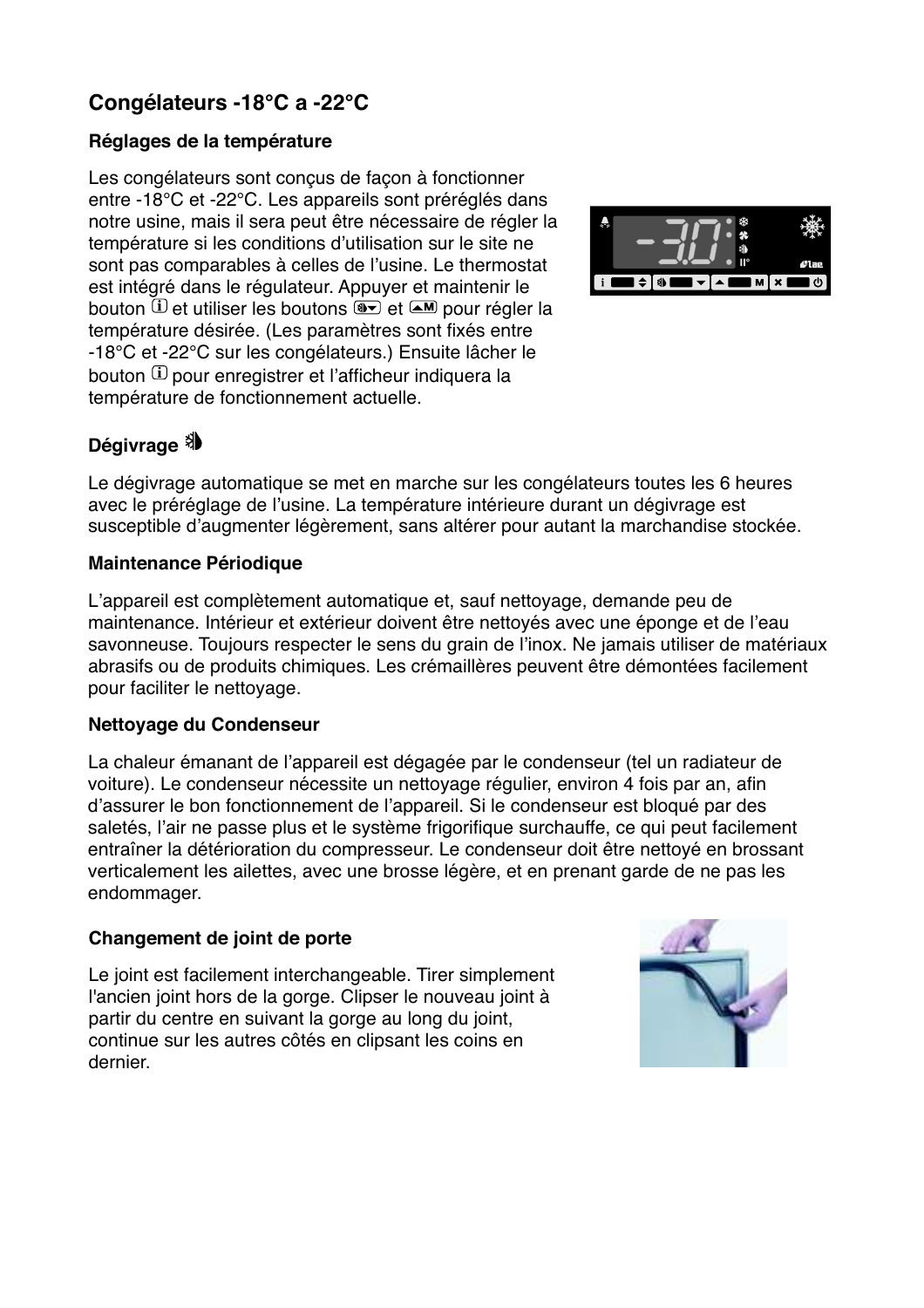## **Anomalies de Fonctionnement**

Avant toute chose, contrôler l'arrive électrique et le point de consigne du régulateur.

#### **Alarmes**

| <b>Alarme</b>  | <b>Explication</b>            | Pour y Remédier                                              |
|----------------|-------------------------------|--------------------------------------------------------------|
| do             | Porte Ouverte                 | Fermer la porte                                              |
| hc             | Condenseur haute température  | Vérifier que le condenseur n'est<br>pas bloque / nettoyer    |
| hp             | Température Haute - Groupe    | Appeler un technicien                                        |
| hi             | Température Haute - Intérieur | Appuyer sur n'importe quel bouton<br>pour annuler / Vérifier |
| Lo             | Température Basse             | Appuyer sur n'importe quel bouton<br>pour annuler / Vérifier |
| E1             | Sonde T1 - Faute              | Appeler un technicien                                        |
| E2             | Sonde T <sub>2</sub> - Faute  | Appeler un technicien                                        |
| E <sub>3</sub> | Sonde T <sub>3</sub> - Faute  | Appeler un technicien                                        |

Appuyer sur n'importe quel bouton pour annuler l'alarme et vérifier que le

Appuyer sur n'importe quel bouton pour annuler l'alarme et vérifier que le voyant \*est allume. Si le voyant est allumé, appeler un technicien qualifié, si non vérifier que la porte soit bien fermée et que le condenseur ne soit pas bloqué. Vérifier aussi que les ventilateurs (condenseur et évaporateur) fonctionnent normalement et que l'évaporateur ne soit pas givré. Si l'évaporateur est givré, appuyer et maintenir le bouton <sup>ৠ</sup>.